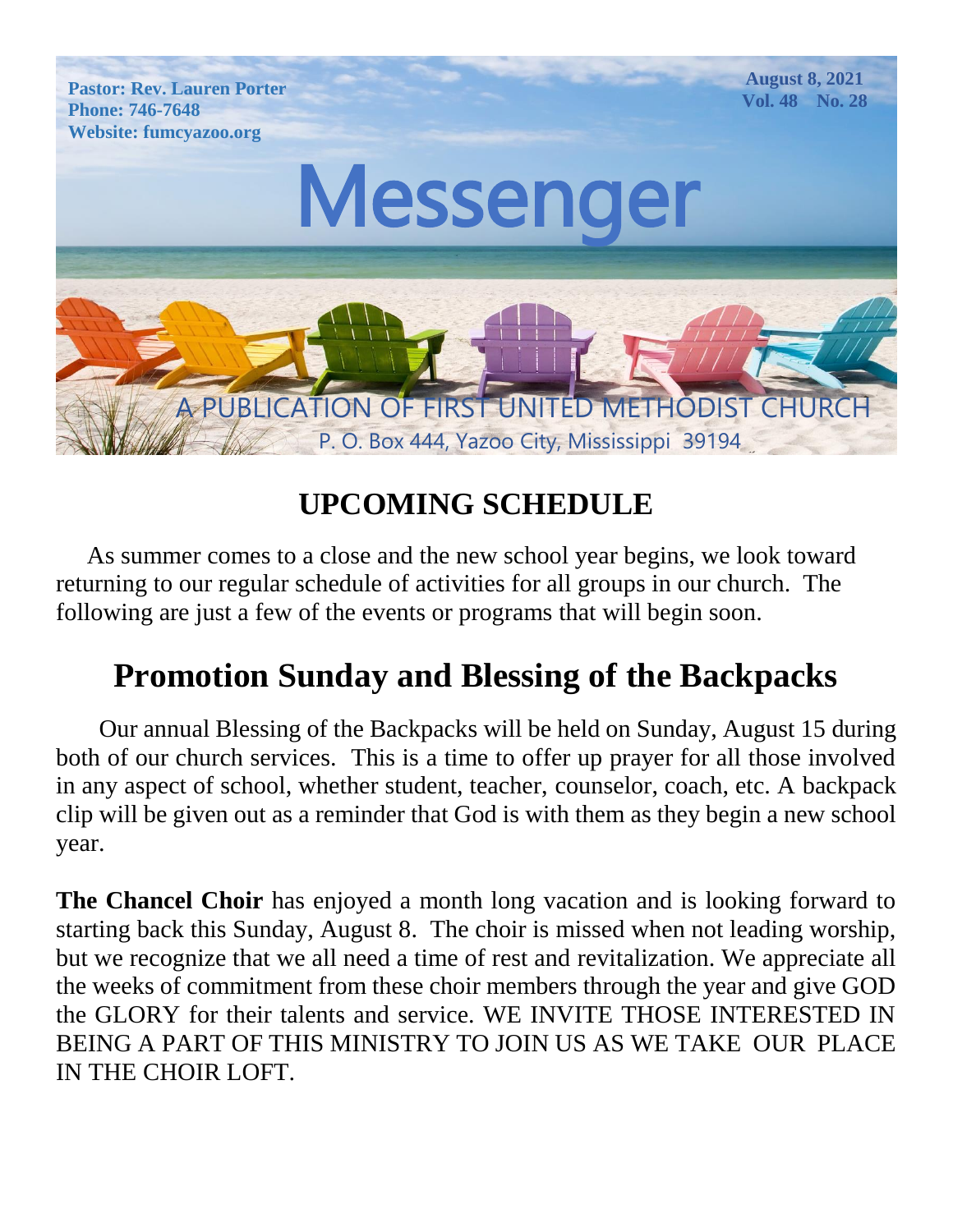TUGUSI  $\blacksquare$ Website: fumcyazoo.org

**MONDAY, AUGUST 9** 9-12 noon Methodist Market 6:00 p.m. Committee on Nominations **SUNDAY, AUGUST 8** 9:00 a.m. Come AZ U R Service 9:50 a.m. Sunday School 11:00 a.m. Traditional Worship Service 11:00 a.m. Live Stream Worship **WEDNESDAY, AUGUST 11** 6:00 p.m. Chancel Choir **SATURDAY, AUGUST 14** 9-12 noon Methodist Market



#### **MANNA HOUSE VOLUNTEERS NEEDED**

 Our church is responsible for providing volunteers to help serve the lunch meal for 1 week every 6 weeks. Please call the church office or Sharon Nichols if you can help.



- 8. Margaret Woods
- 10. Larry Adams
- 11. Archie Edgar Ryan Ragland Denny Paul
- 12. Jeanne Parker
- 13. Edwin McDonald Helen Hendrix \* \* \* \* \* \* \*

11. Mr. & Mrs. Phil Williams 13. Mr. & Mrs. Ryan Ragland 14. Mr. & Mrs. Eric Poe



 *Church Scholarships are now available for college students. Please contact the church office by Friday, August 20 th if you are interested. Applications may be picked up at the church office. A copy of the last semester grades is required.*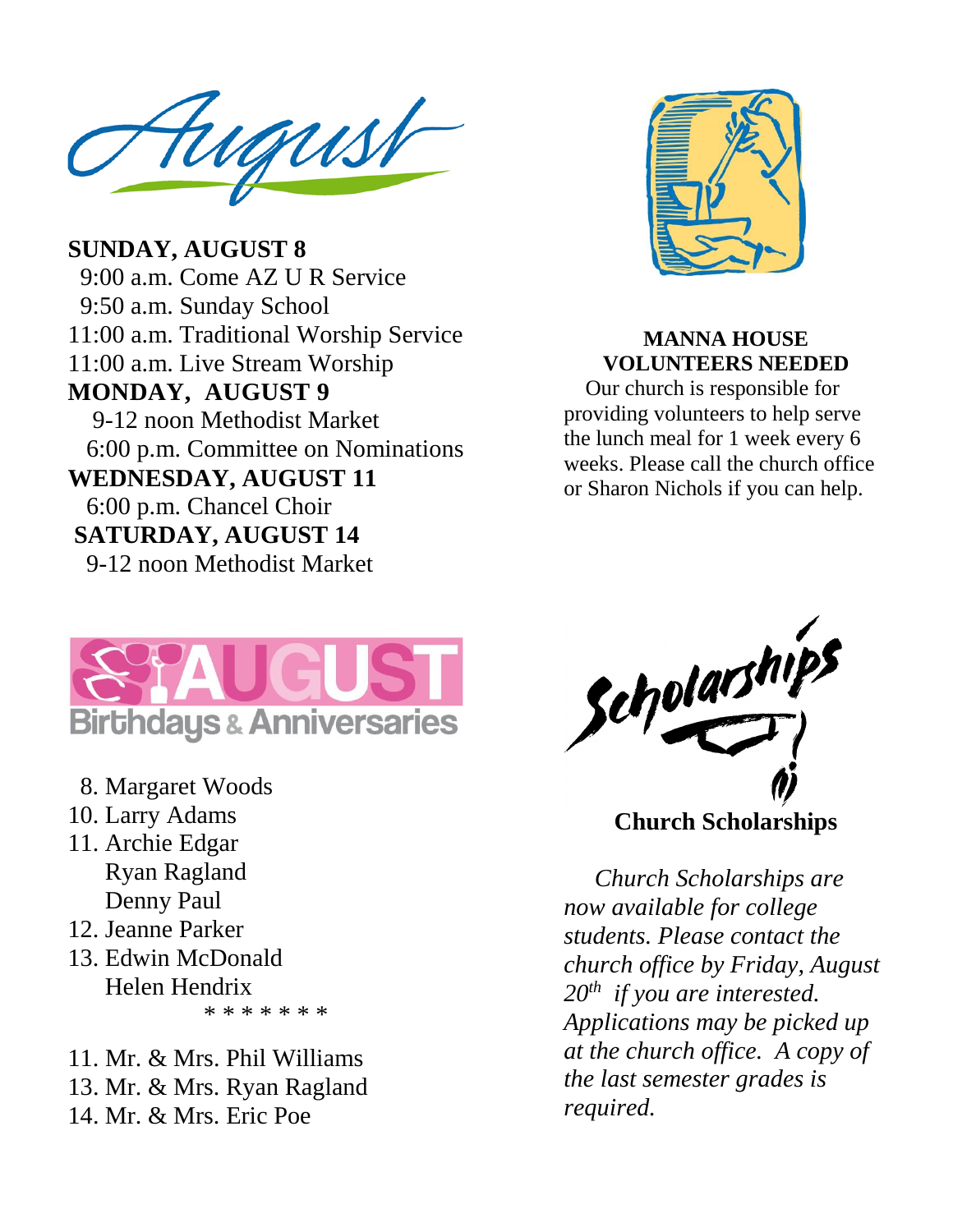# Children's Page



 "Now I know that you really are a man of God," the woman said to Elijah, "and that the Lord's word is truly in your mouth."

1 Kings 17:24



 As we continue our new series centered around two prophets found in the books of 1 & 2 Kings, this Sunday we will learn about how Elijah challenged King Ahab and his prophets. This particular Bible story reminds us of the great power of God.

# **W.O.W. WEDNESDAY CHILDREN'S MINISTRY**

 We have been paying close attention to how life has changed and shifted since the pandemic appeared and settled in. We want to meet you and your family in the middle and provide a schedule in which church activities can be included. We are hoping to try a few new things by shifting our Sunday Night Children's activities to Wednesday Night. This new schedule called **W.O.W. WEDNESDAY** will begin on Wednesday, August 18<sup>th</sup>. Our schedule will begin at 5:00 p.m. with Children's Choir for all children ages 4k-3<sup>rd</sup>grades & Planet 456. Everyone may not be able to make it to choir, but please make an effort to attend some of our activities.

 Beginning at 5:45 p.m. we will have organized games followed by a Bible Study divided by ages. Supper will be served at 6:15 p.m. and the children will be dismissed at 6:30 p.m. Each week of each month there will be a theme for the games. For example, Week 1 – Sports Night; Week 2 – Messy Game Night; Week 3 – Trivia Game Night; Week 4 – Imagination Station/Art Night

#### **W.O.W. WEDNESDAY begins August 18th**

5:00 p.m. – Choir 5:45 p.m. – Game & Bible Study (by ages 4k-3<sup>rd</sup> & Planet 456) 6:15 p.m. – Supper 6:30 p.m. – Dismiss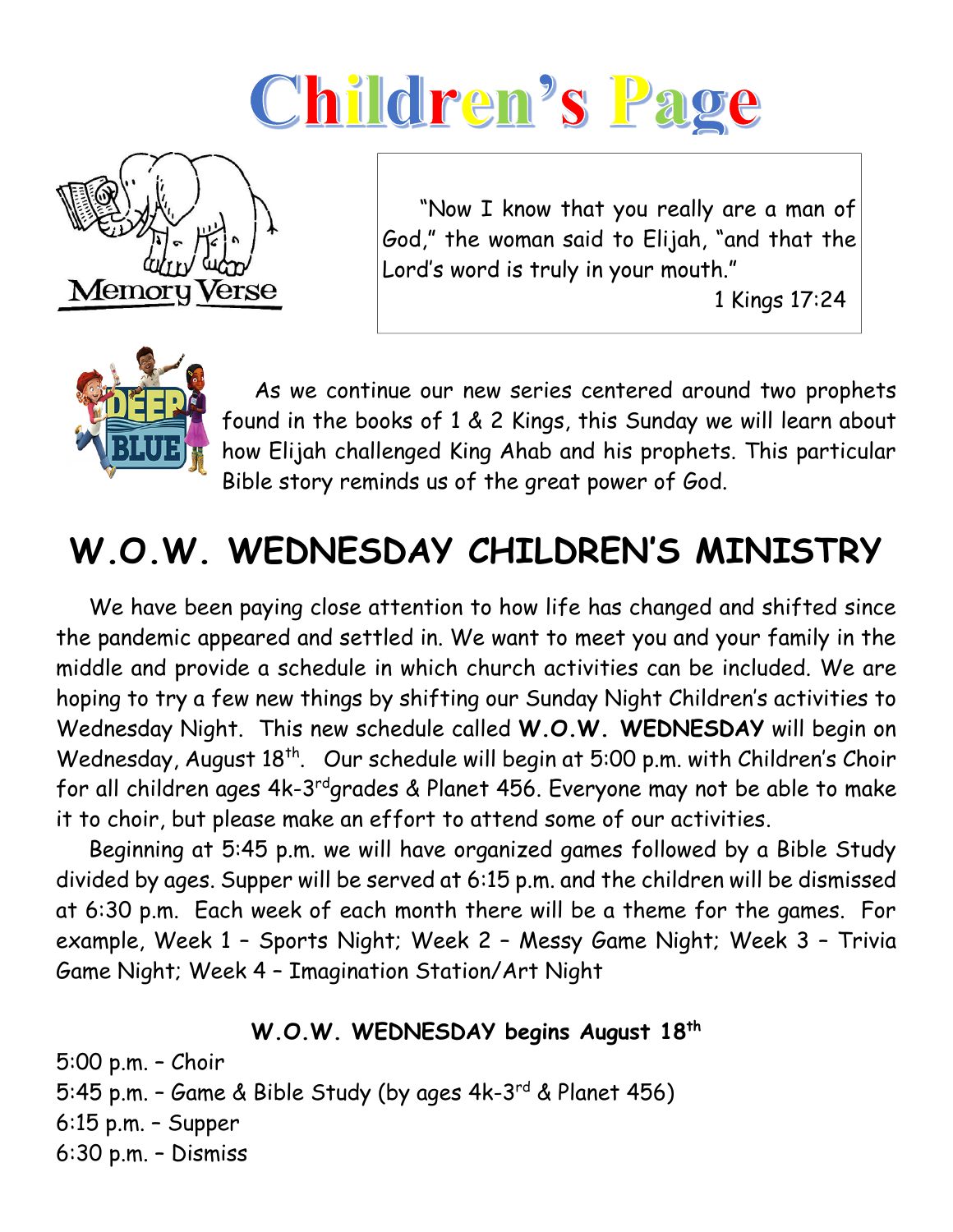Solid Exound

## **Youth Sunday School**

 Have you ever heard of the phrase/term "Selective Hearing?" This phrase often refers to the idea that people only hear what they want to hear or what they understand. Our Sunday school lesson this week is based on this idea. We will be discussing how we sometimes fail to hear or connect with what the Bible may be saying.

### **Sunday & Wednesday Night Group**

 Our groups will begin meeting once again in a few weeks. We will have an End of Summer Gathering and then kick-off our new school year. **Tentative date is set for Sunday, August 15**. Place is still to be determined.

Wednesday Night Group will begin meeting on Wednesday, August 18<sup>th</sup> from 6:00 p.m.  $-7:00$  p.m.

Sunday Night Group will begin to meet on August 22 at 6:00 p.m.